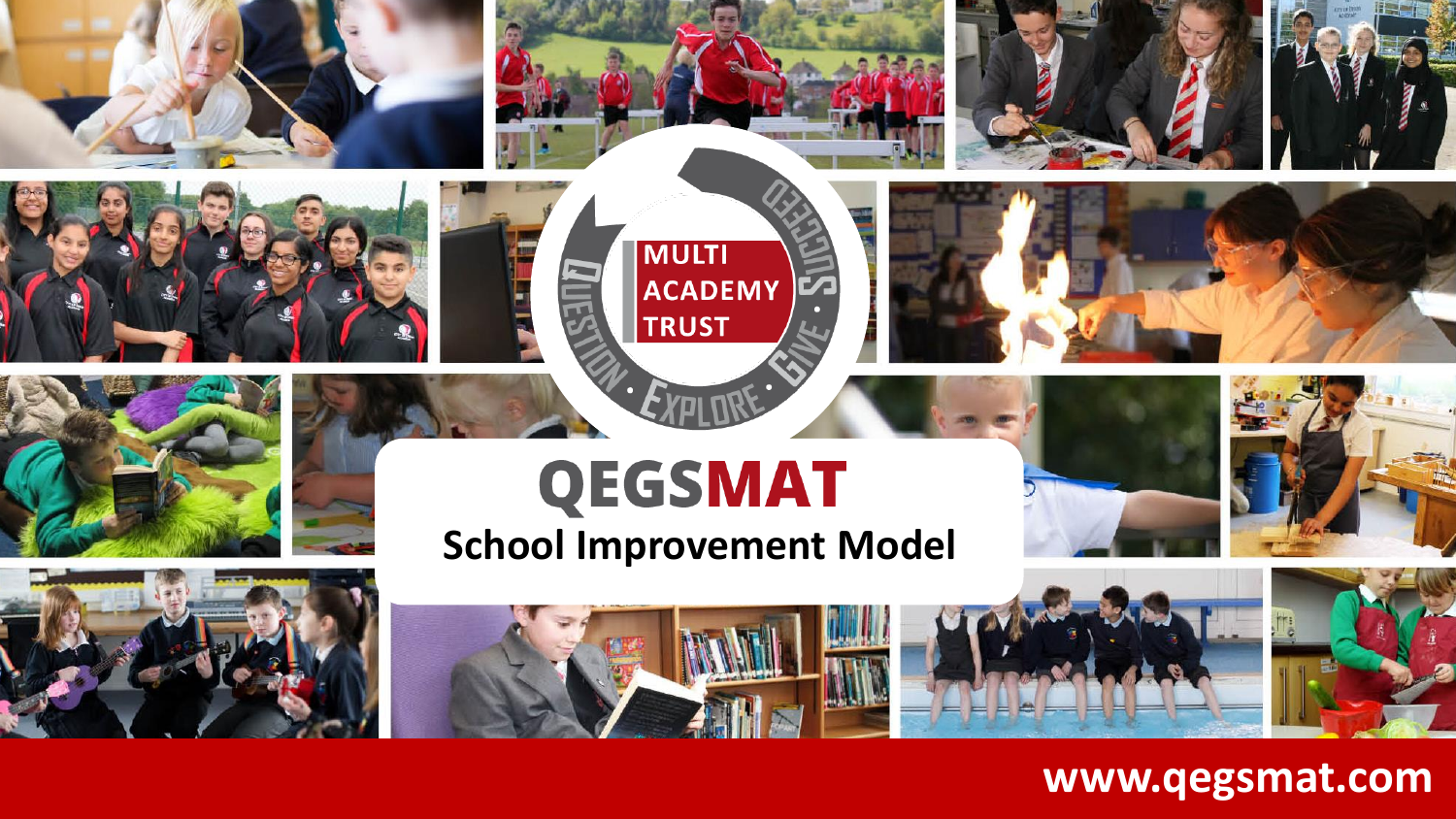

# School Improvement Strategy

- At QEGSMAT this is about:
	- $\triangleright$  Building leadership capacity and succession planning.
	- $\triangleright$  Ensuring a broad, balanced, creative curriculum fit for purpose and accessible to all.
	- $\triangleright$  Quality first teaching.
	- $\triangleright$  Efficient and effective systems supporting education.
	- $\triangleright$  Challenge and support at all levels.
	- $\triangleright$  Network of colleagues working together and sharing expertise.
	- $\triangleright$  Effective quality assurance, implementation, monitoring and evaluation.
	- ➢Targeting resources to improve educational outcomes.
	- ➢A strong central team: education, finance, HR, IT, data and estates working with schools to improve outcomes and support schools to deliver high quality, professional and career development.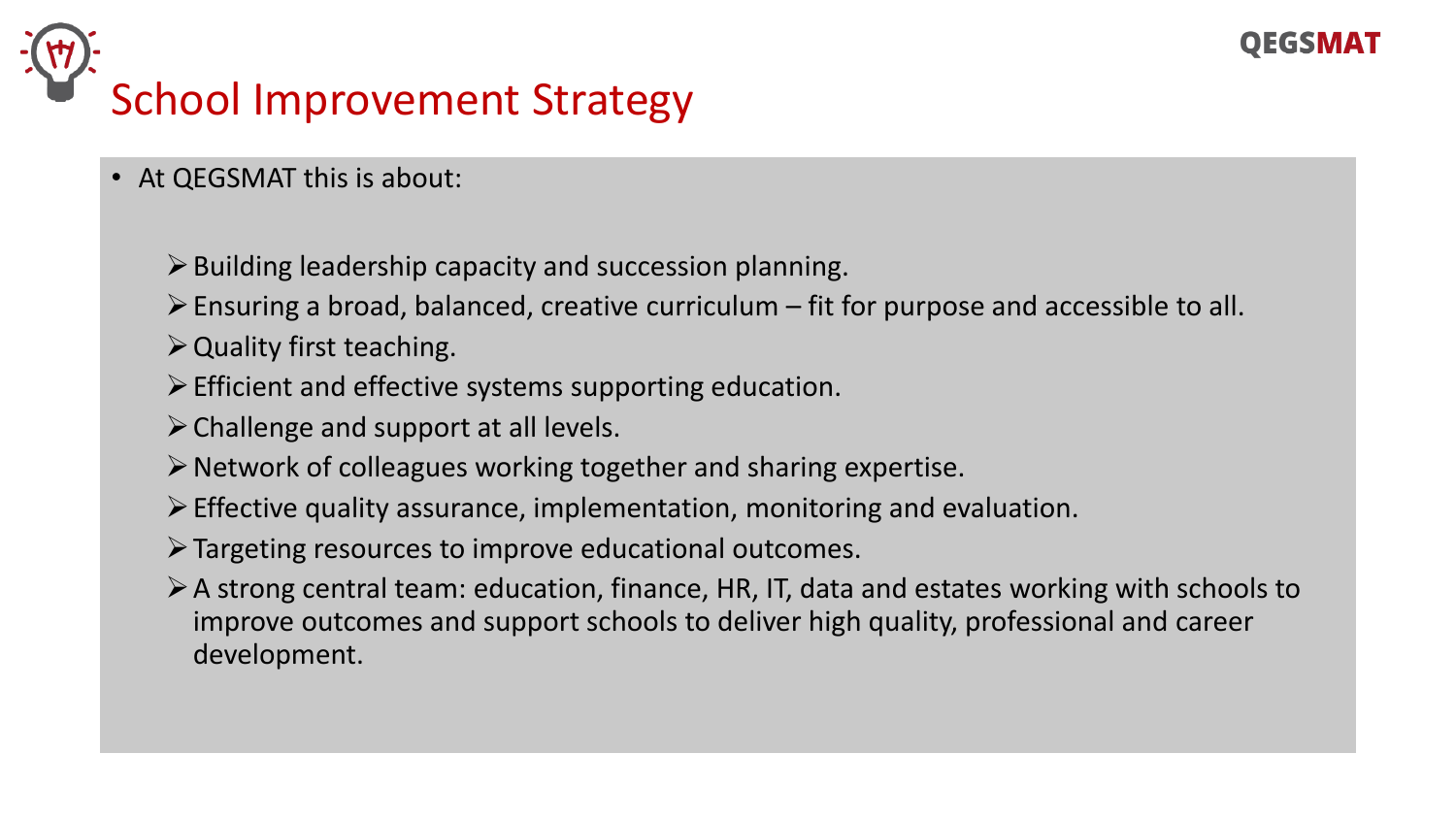# How do we deliver this?

- Rigorous, robust and detailed due diligence prior to schools joining the Trust.
- Regular meetings and visits that support and challenge.
- Training, development and bespoke support and coaching; including preparation for Ofsted visits.
- Annual progress review weeks; QA monitoring, evaluation and targeted, high quality intervention.
- Annual pupil premium health checks, regular safeguarding reviews and targeted subject reviews.
- Access to Teaching School Hub, local and national networks, external providers e.g. Ambition Leadership, DfE, ESFA and Chartered College networks.
- Consistent approaches to self-evaluation, academy and departmental improvement planning and appraisal.
- Majority of policies are trust wide, with procedures sitting at school level.
- Clear calendar of school improvement.
- Support and mentoring for new staff, those studying and undertaking qualifications and professional learning opportunities for all.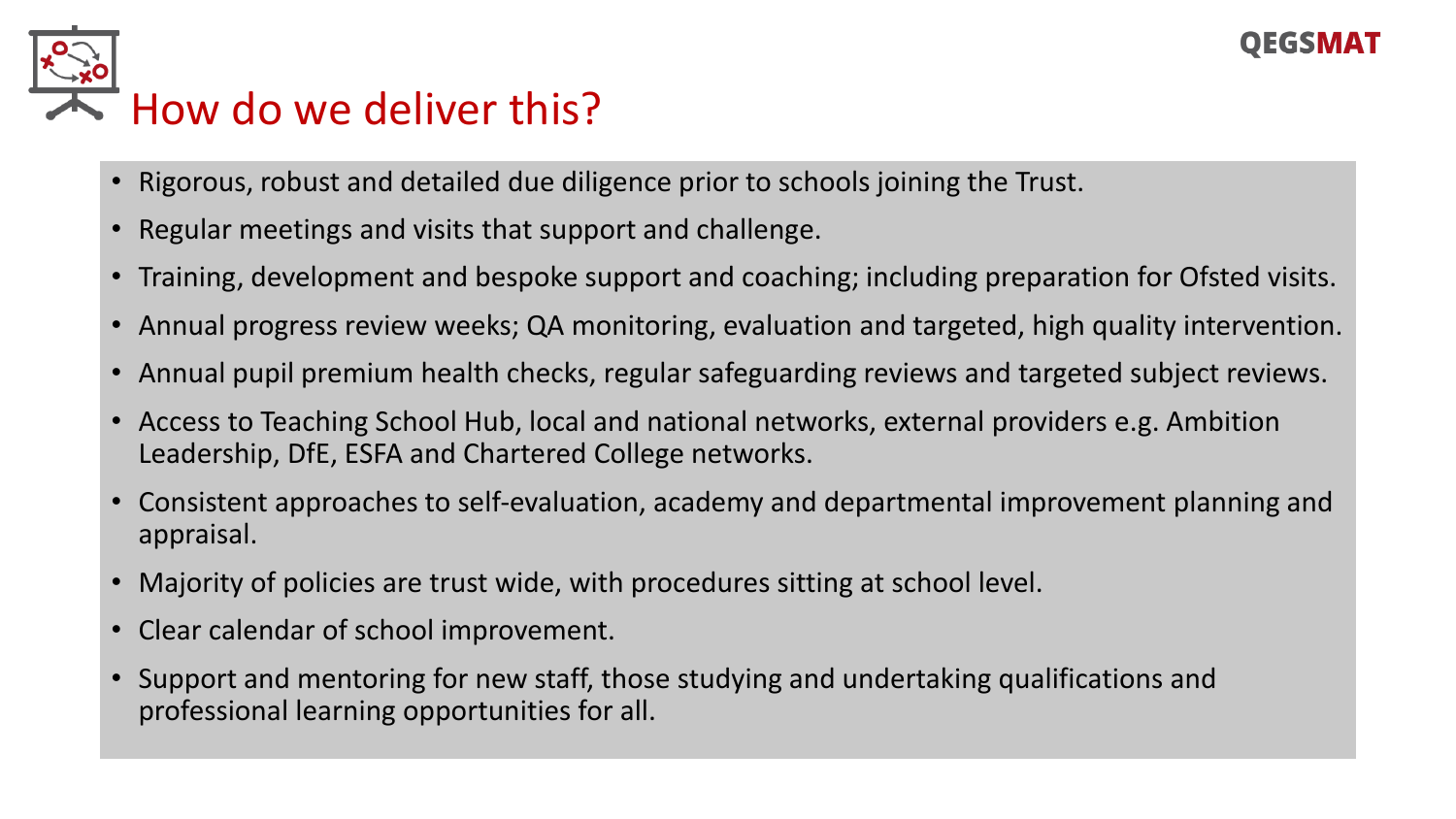



- Anne Martin: CEO, NLE and FCCT.
- Clare Peat: Primary school improvement lead, Designated Safeguarding Lead for primary and CPD Coordinator.
- Angela Stephenson: Data Manager.
- Rob Tuck: Creative Technologist and IT lead.
- Scott Garrity, Phil Smith and Ryan Metters: Secondary Headteachers.
- Amie Wilton, Matthew Dodson, Sue Hughes and Sarah Stone: Primary Headteachers.
- 12 specialist leaders of education across the Trust.
- 33 members of staff on an NPQ qualification across the Trust.
- External school improvement; quality assurance; SEND and PP reviews, safeguarding, early career teachers.
- Anne Martin; secondary designated safeguarding lead and secondary training and development lead.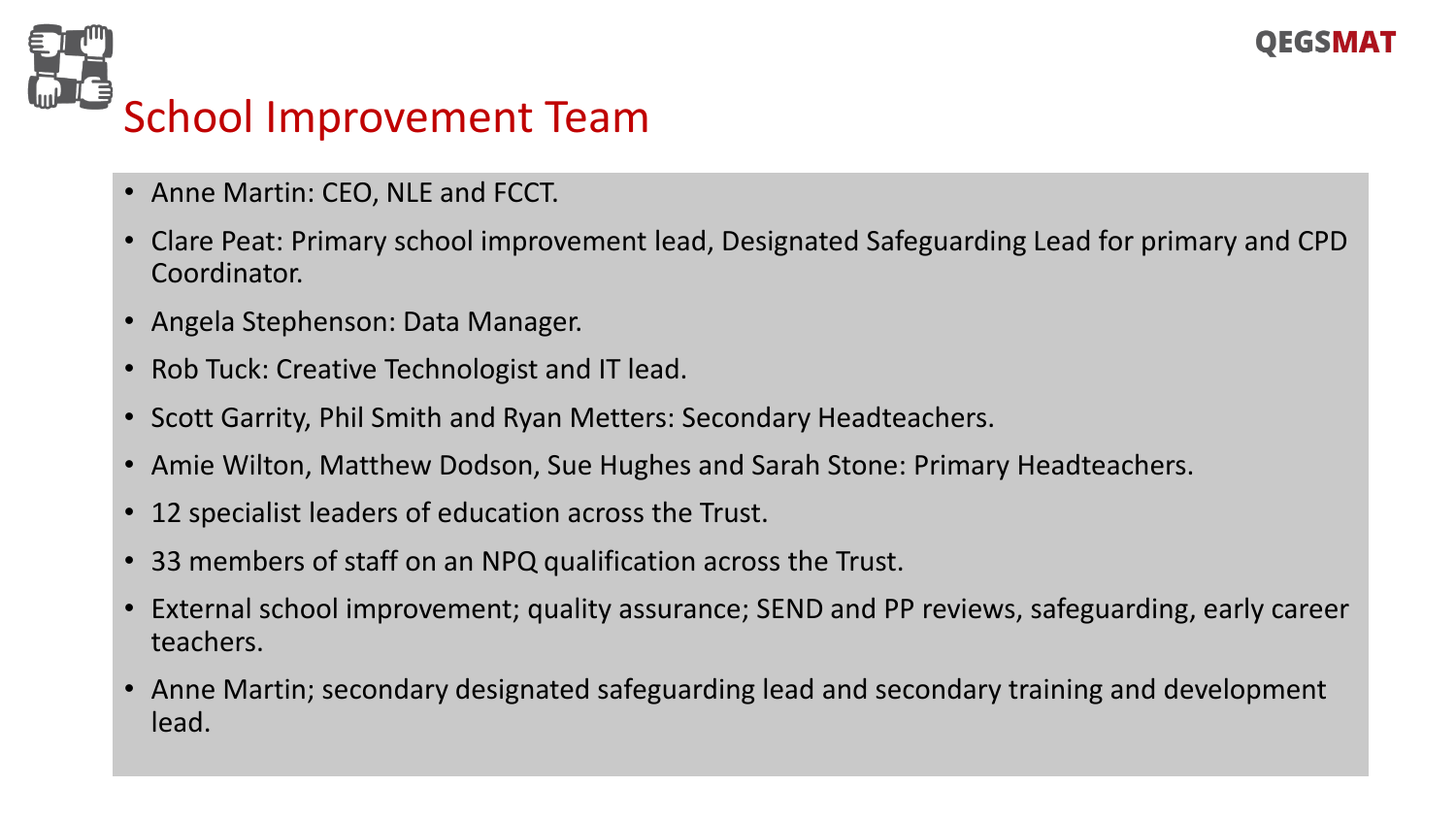

## Challenge & Support in our Trust

#### **Core Offer:**

- Self Evaluation.
- Support with local and national press.
- Developing the AIP & identifying KPIs.
- Analysing data progress, attainment, attendance, exclusions, behaviour – Go4Schools and Insight Tracker.
- Appraisal Blue Sky software.
- Pupil premium strategy and review.
- Integrated curriculum led financial planning.
- Middle & senior leadership development and qualifications.
- Governor/Trustee training and support.
- Quality assurance and subject reviews.
- Coaching/teacher support plans and professional development.
- Support networks.
- Subject support/moderation.
- Safeguarding review, action planning and supervision of DSL.
- National & local updates.
- Governance training.
- Compliance healthy and safety, 'EVERY'.
- Community engagement.
- Preparation and support for Ofsted.
- External reviewers where needed.
- SEND review and action planning.
- Early career teacher support.
- Training of support staff.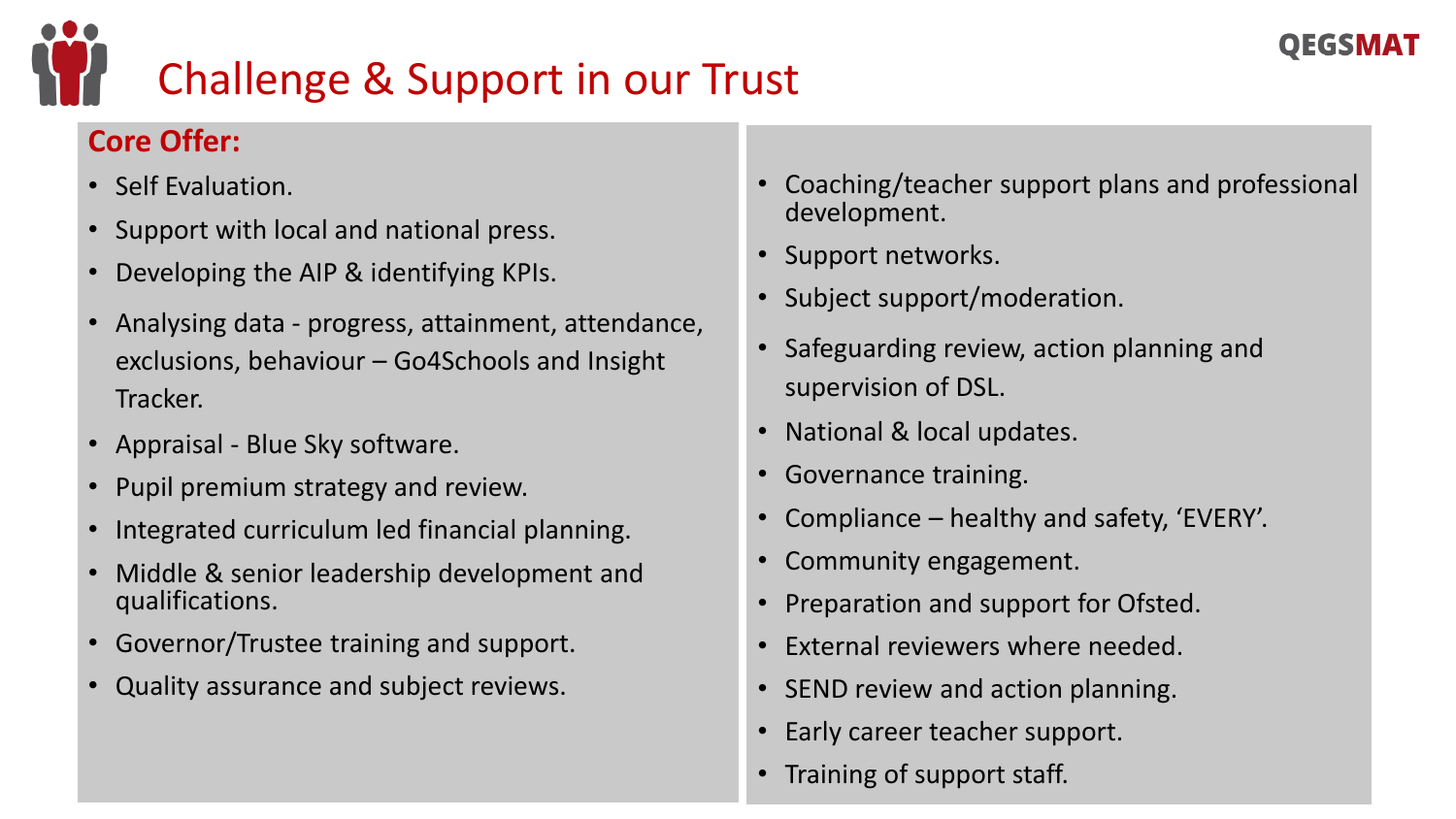

## Challenge & Support in our Trust

#### **Support from:**

- $\checkmark$  Central team (including finance, estates. Data, IT & HR).
- $\checkmark$  NLE, SLEs & lead practitioners.
- ✓Educational Improvement Director & CEO.
- $\checkmark$  Pupil premium reviewers.
- $\checkmark$  DfE.
- ✓Local Governing Bodies
- $\checkmark$  Finance & PR expertise from Trustees
- $\checkmark$  Teaching School Hub
- $\checkmark$  The Dioceses, including SIAMS
- $\checkmark$  Executive Board
- $\checkmark$  Educational leaders, including Headteachers
- $\checkmark$  External consultants.
- $\checkmark$  National coaches including coaches for Women in Leadership.
- $\checkmark$  External professionals e.g. support/leadership with capital projects, Ofsted Inspectors.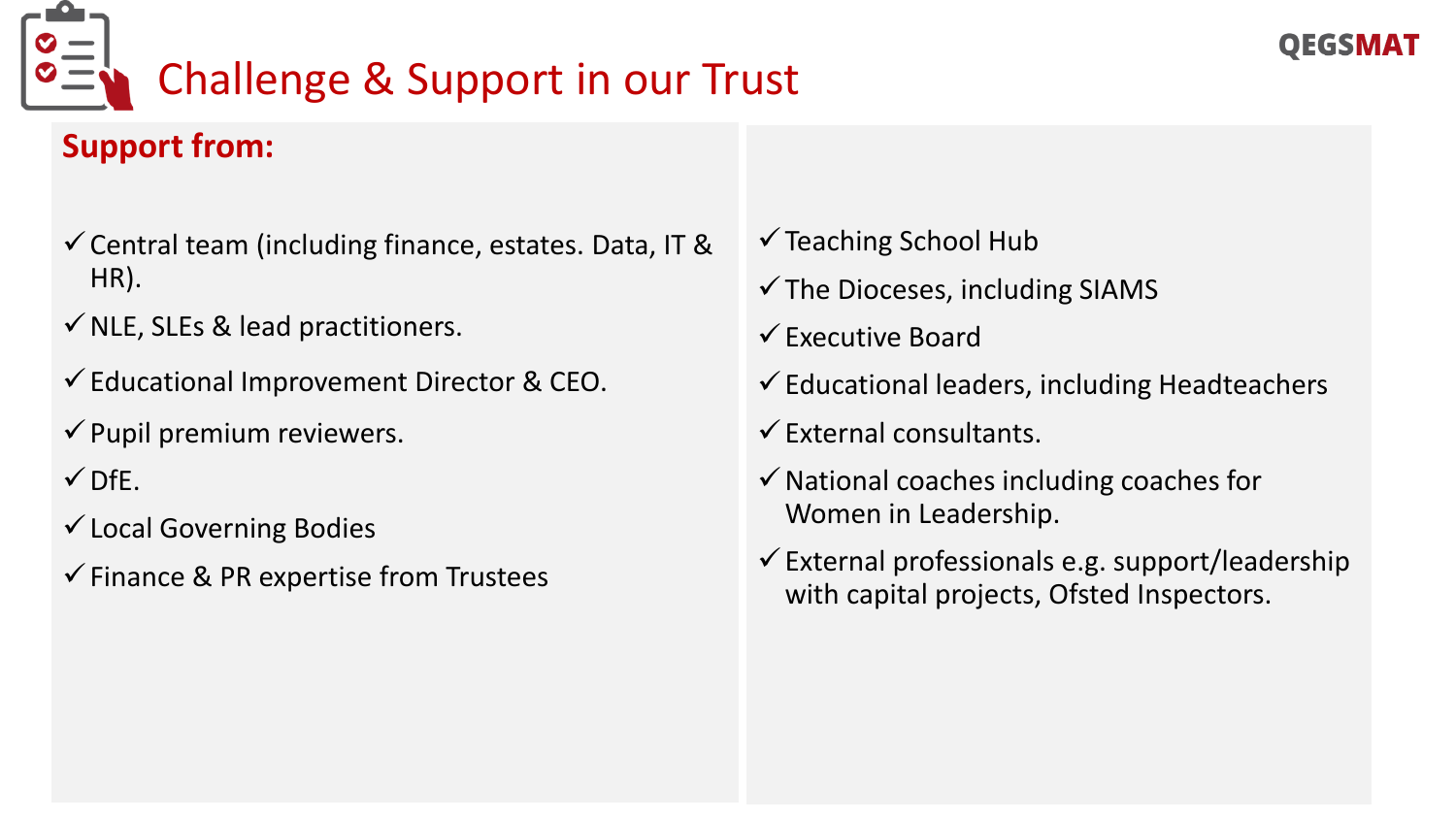

# The QEGSMAT School Improvement Model

- Has, at its heart, central school improvement team leaders working very closely with the school Headteacher and senior leaders; we know our schools, their strengths and areas of development.
- Is focussed on growing our own; many appointments are made from within the organisation; recruiting and developing staff at the start of and during their career is important to us.
- Strives to identify and recognise talent through coaching, leadership development and training.
- Has strong uptake of National Professional Qualifications.
- Emphasises the development and training of those involved in governance at all levels.
- Is strengthened by the central functions of HR, Finance, IT, Data, Estates and Compliance; this allows leaders to focus on school improvement.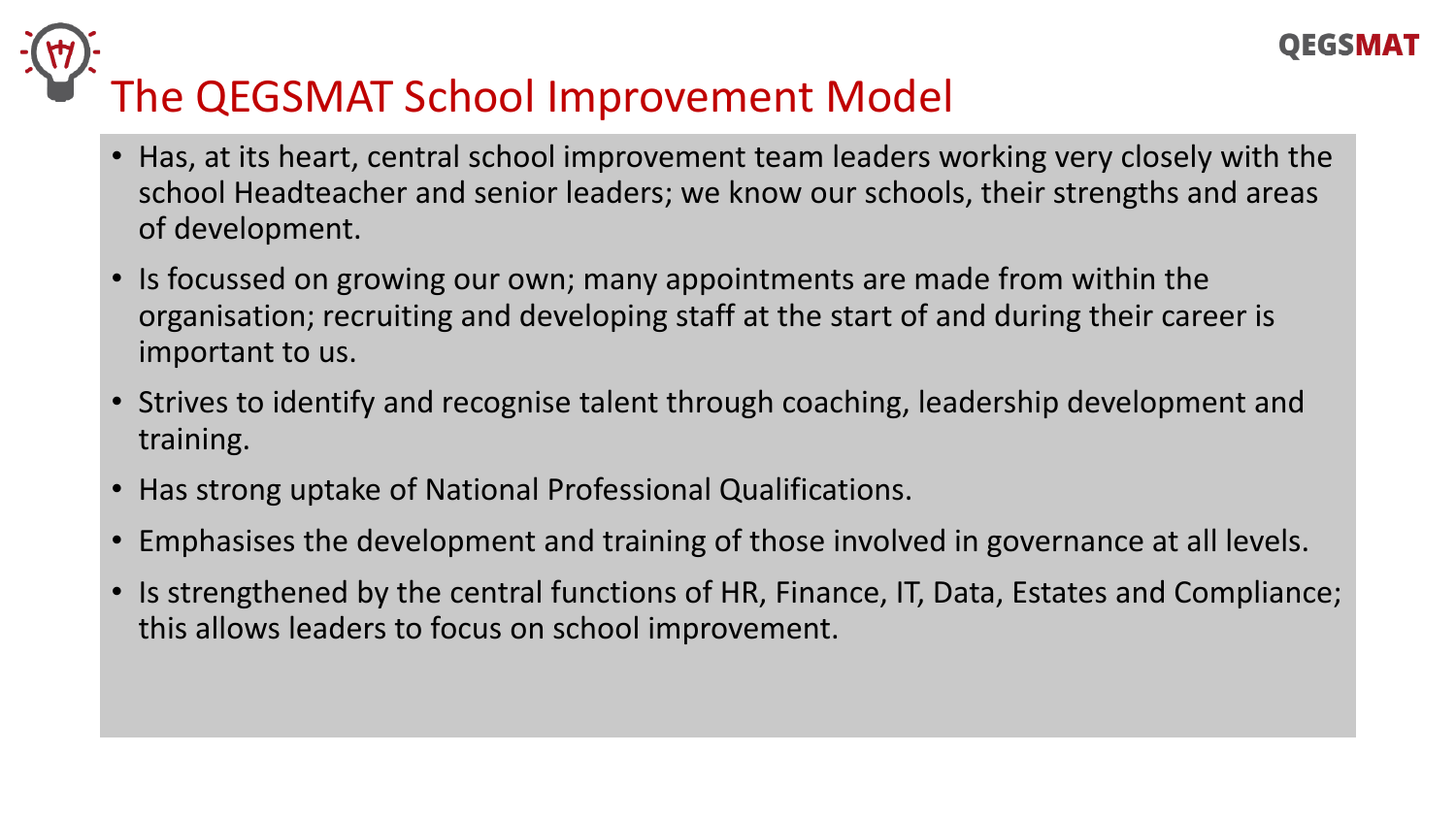

The QEGSMAT approach is bespoke; it is flexible to respond to individual school needs as they arise. We value our schools, we want to know and fully understand them, their needs and the communities in which they serve.

The Academy Improvement Plan developed for new schools joining the Trust, is based on the priorities identified from the due diligence process; for schools already in the Trust it can be based on one or more of the following: self-evaluation, emerging issues and priorities, examination results, external QA and/or recent Ofsted report; it is a working document, regularly reviewed throughout the year.

Educational/school improvement is calendared throughout the year; a range of QA activities are mapped, by the Headteacher and Trust, to provide structure to visits, meetings and training sessions. A common Trust-wide INSET focusses on school improvement; on improving outcomes and the lives of young people.

Local Governors and Trustees challenge and support school improvement through regular meetings, visits to the schools and training.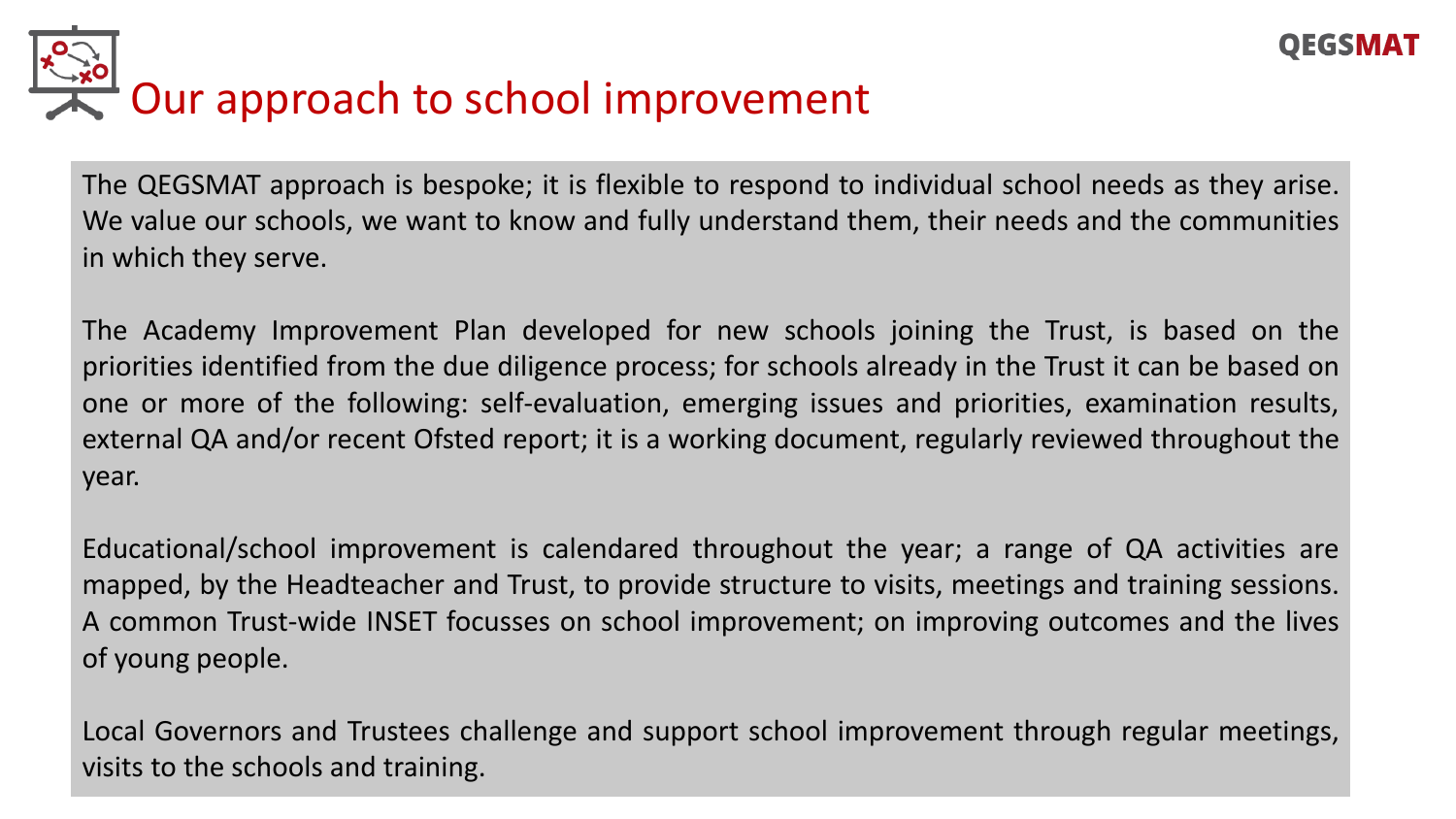#### **QEGSMAT**

### i i i The overall school improvement strategy focusses on:

- Achievement and standards.
- Leadership development at all levels.
- Curriculum.
- Teaching & learning.
- Assessment, data and target setting.
- Inclusion and SEND.
- Interventions, Catch-Up and pupil premium.
- Literacy, numeracy and phonics.
- EYFS.
- Sixth Form.
- Behaviour.
- Attendance.
- Outcomes.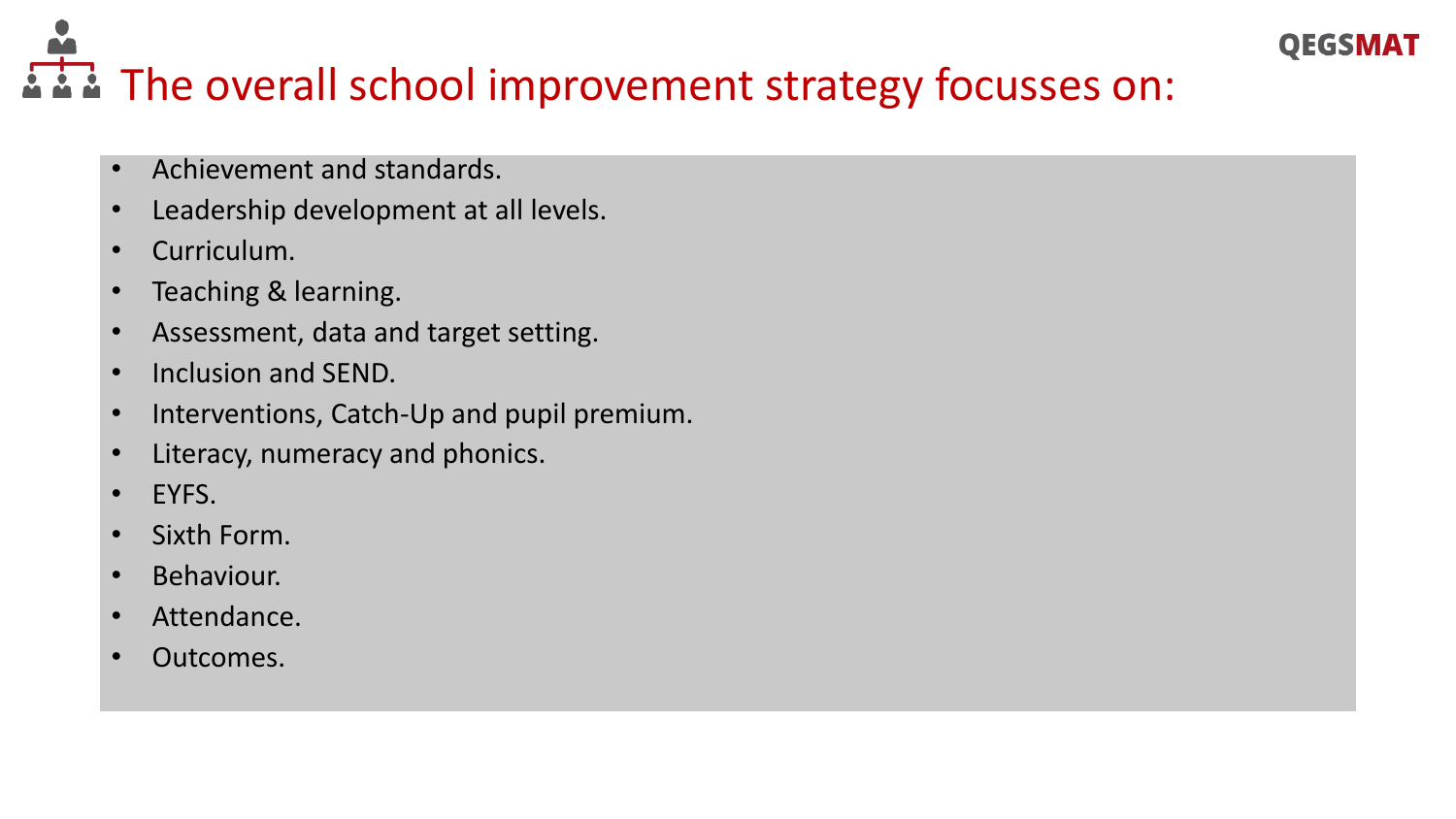#### **OEGSMAT**

# **E** The Central Team support and challenge:

- Scrutiny, monitoring and evaluation of trust-wide performance: outcomes, behaviour and attendance; next steps and intervention.
- Evaluation of school effectiveness and risk management.
- Identification and support with additional needs and resources.
- Appraisal.
- Headteachers improvement planning, self-evaluation, resource management and deployment.
- Teaching & learning.
- Personal development and wellbeing.
- Leadership development, including governance.
- Quality assurance.